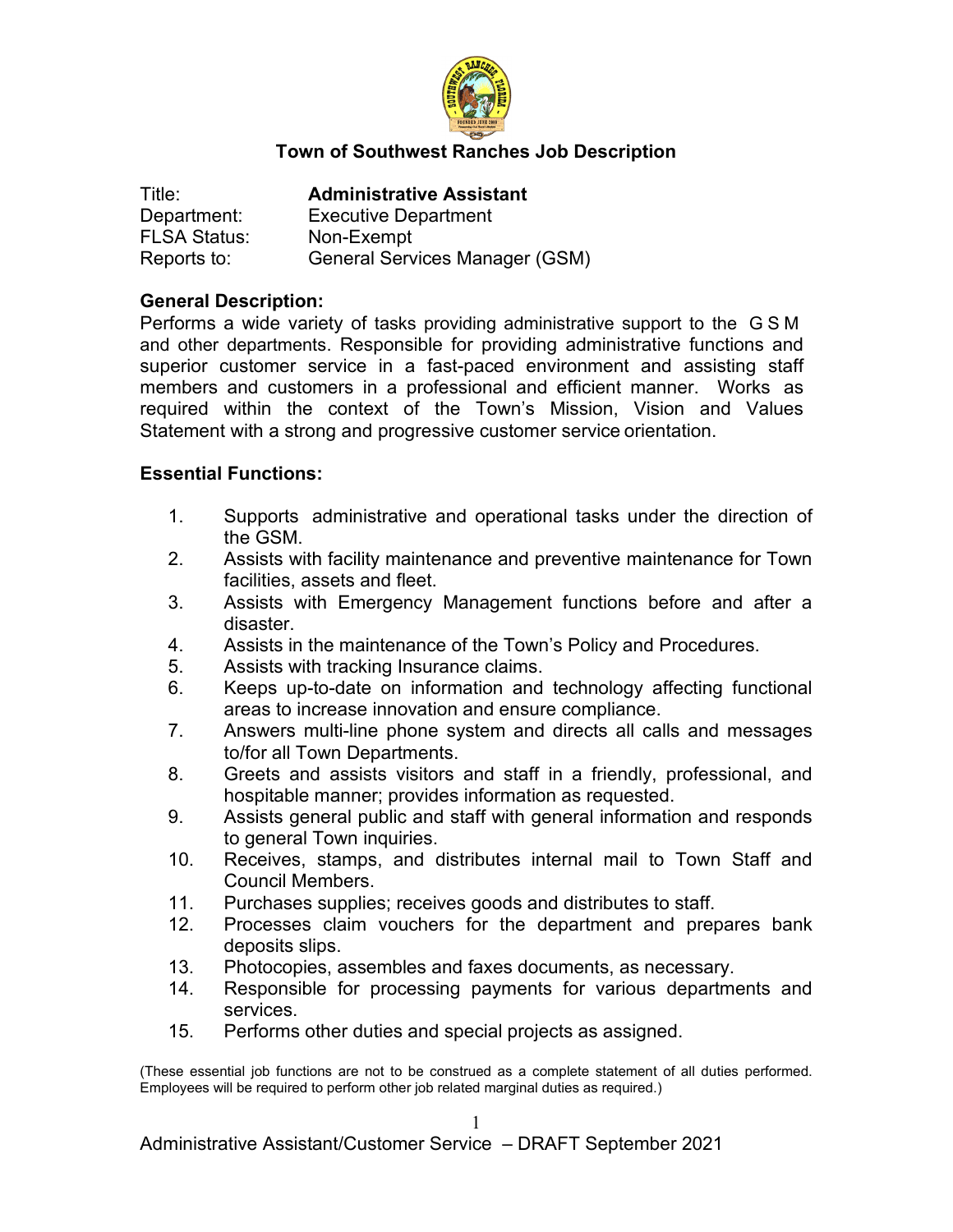

## **Town of Southwest Ranches Job Description**

## **Minimum Qualifications:**

A. Education and Experience:

Must possess high school diploma or GED. Associate's degree in Business Administration preferred. Minimum of two (2) years' experience in an office environment required. A comparable amount of training, education or experience may be substituted for the minimum qualifications.

B. Advisory Board Liaison: None

## C. Certifications:

ICS certifications in accordance to Emergency Management position and the Town's NIMS requirement. (within one (1) year of hire date). Must possess a current class E Florida Driver License.

## D. Knowledge, Abilities, and Skills:

- Must have knowledge of standard office practices, procedures, equipment, and office assistance techniques. Proficiency in Microsoft Office Suite required. Ability to serve the public and fellow employees with honesty and integrity in accordance with the Town's Ethics and Conflict of Interest policies.
- Ability to establish and maintain effective working relationships with the general public, coworkers, elected and appointed officials and members of diverse cultural and linguistic backgrounds regardless of race, color, religion, age, gender, ethnicity, disability, sexual orientation, marital status or political affiliation.

## **Essential Physical Skills:**

Acceptable eyesight, hearing (with/without correction), ability to communicate (orally and in writing), reaching, pulling, pushing, walking, standing, sitting, kneeling, and bending. Ability to lift 25 pounds,

## **Environmental Conditions:**

Works primarily in an office environment.

## **Key Competencies:**

Integrity, initiative, judgment, attention to detail, interpersonal skills, communication (oral and written). Work is performed under general

Administrative Assistant/Customer Service – DRAFT September 2021